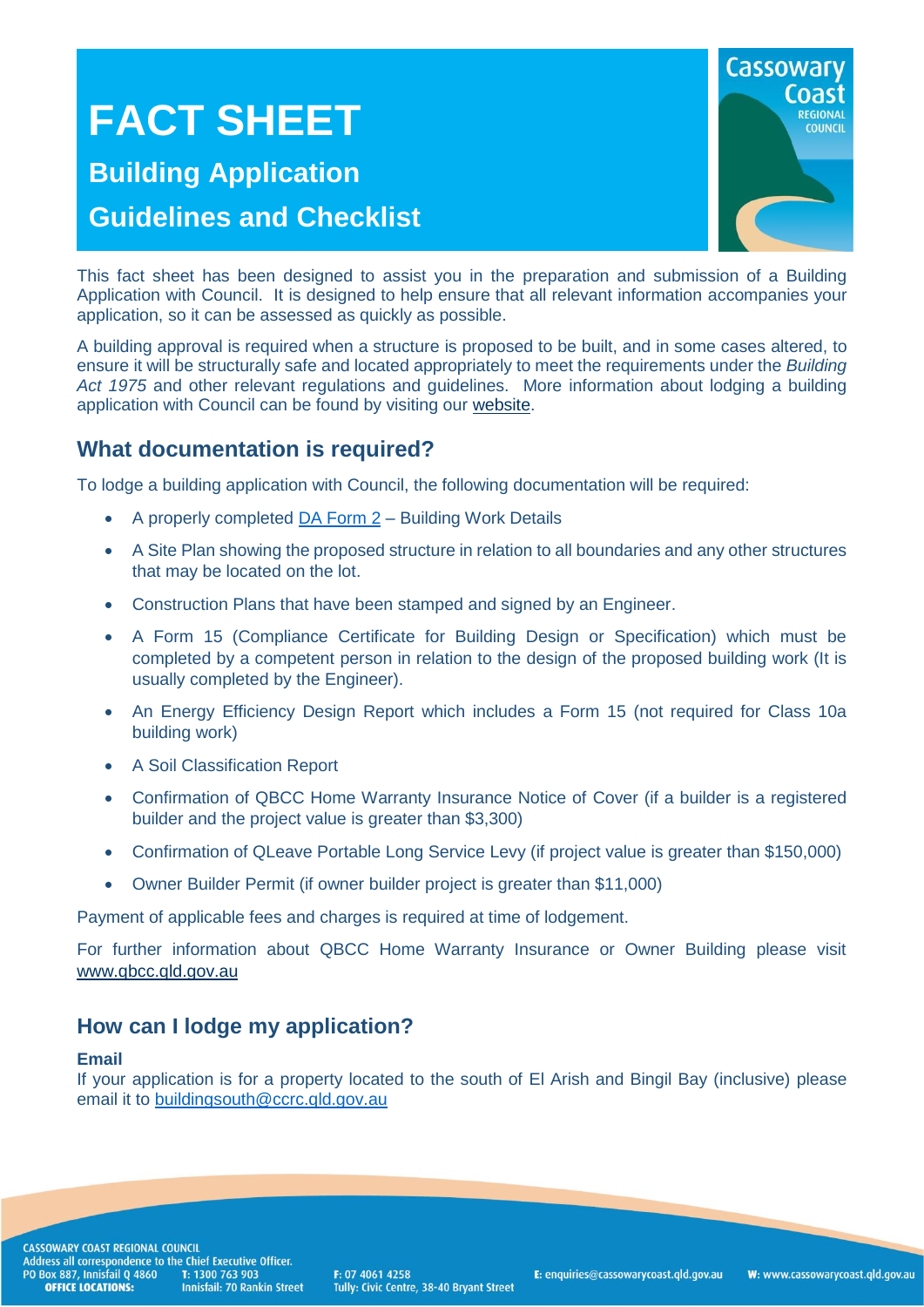If your application is for a property located to the north of Silkwood and Kurrimine Beach (inclusive) please email it to [buildingnorth@ccrc.qld.gov.au](mailto:buildingnorth@ccrc.qld.gov.au)

**Post** PO Box 887 INNISFAIL QLD 4860

**In Person** Innisfail Shire Hall (Northern Office) Level 3, 70 Rankin Street INNISFAIL QLD 4860

Tully Civic Centre (Southern Office) Level 2, 38-40 Bryant Street TULLY QLD 4854

#### **What fees and charges will apply?**

A link to view Council's schedule of fees and charges is [here.](http://www.cassowarycoast.qld.gov.au/fees-and-charges)

### **What happens after I submit and pay for my application?**

The process for assessing an application is legislated under the *Planning Act 2016*. Council assesses building applications against the required legislation and regulations within the timeframes set by the legislation. Once a Development Application for Building Work has been lodged with Council it will be given a Development Application (DA) number. When the application is considered properly made, the assessment of the application can commence.

The currency period for the development approval (building works) is two years, starting the day the approval is granted or takes effect (or six months for re-roof, demolition and swimming pool applications).

If, after this time you are yet to complete the building work, either the owner or applicant may request an extension to the currency period, provided such a request is made before the development approval lapses. If you wish to request an extension to the currency period for your Development Application for Building Work please complete the Request for Extension [to the Currency Period Form](http://www.cassowarycoast.qld.gov.au/documents/1422210/3759637/Request%20for%20Extension%20to%20the%20Currency%20Period.pdf) and lodge it with Council along with the applicable fee. Alternatively you can visit the [MyCouncil website](https://mycouncil.cassowarycoast.qld.gov.au/T1PRProd/WebApps/eProperty/P1/GuestHome.aspx?r=CCRC.WEBGST&f=$P1.EPR.GUESTHME.VIW) to submit an online version of the request. Your request will be passed on to management and a decision made in due course.

Prior to your permit lapsing, a Form 57 (reminder notice for the lapsing of an approval) will be issued. If you receive a Form 57 and the works have been completed, please contact Council's Building and Plumbing Team to arrange for a final inspection to be carried out before the lapsing date.

#### **What about building inspections?**

When a Development Permit for Building Work is issued, a condition of the approval will be that certain mandatory inspections are carried out. The Development Permit for Building Work will state which stages of work must be inspected and outline any conditions that are applicable to the development. The purpose of the inspections is to ensure the building work is carried out in accordance with the Development Permit and relevant building codes and standards.

Council has engaged a licenced building surveyor, Stephen Toolen, to provide a building certification service on behalf of the Council. Mr Toolen works out of both the Innisfail Shire Hall Office and the Tully Civic Centre.

- Innisfail Shire Hall days (northern inspections): Mondays, Wednesdays & some Thursdays
- Tully Civic Centre days (southern inspections): Tuesdays, Fridays & some Thursdays

It is requested that 48 hours notice is given prior to scheduling inspections.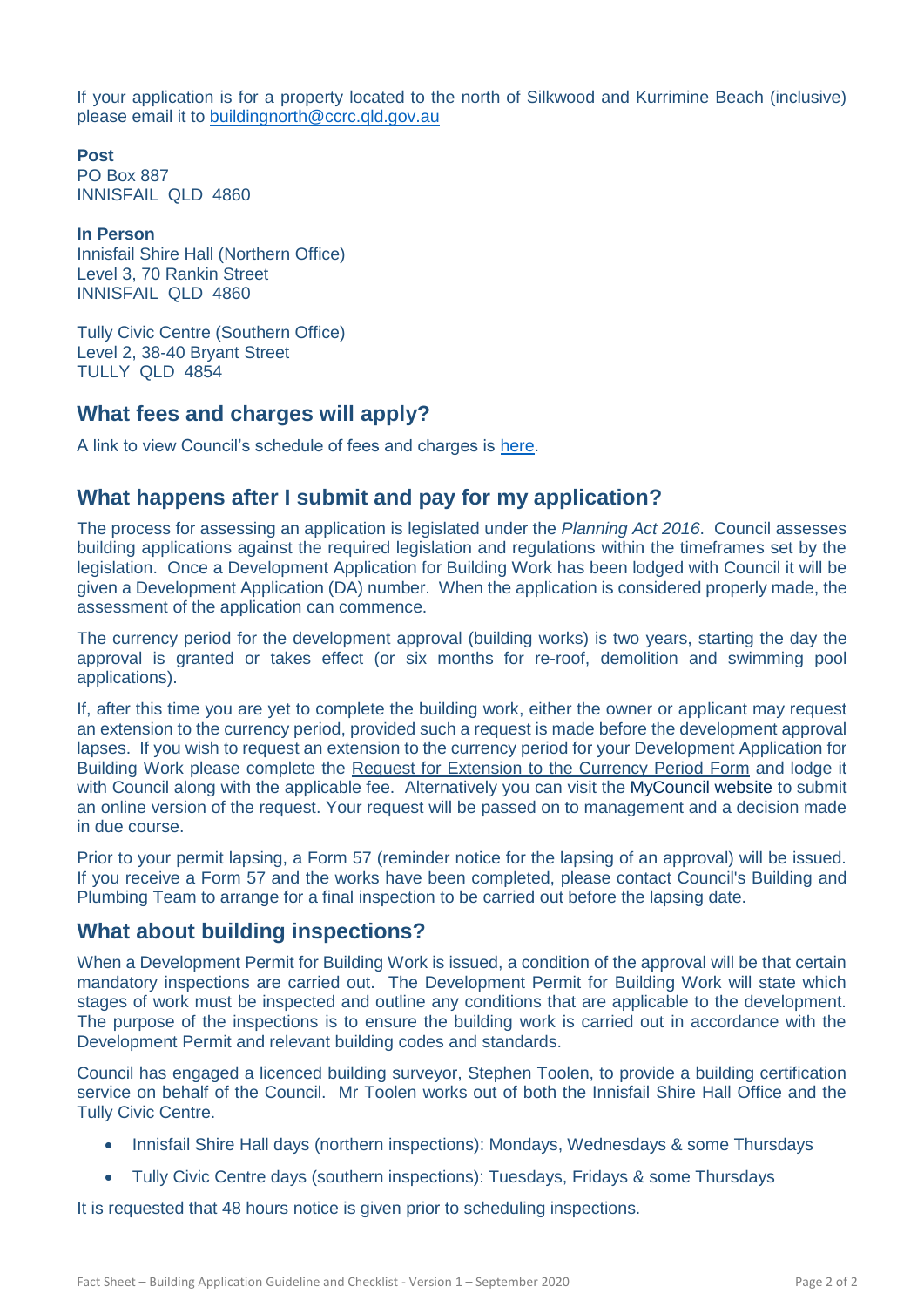## **Building Application Checklist**

Below is a guide to lodging your building application and/or pool application. Please note that further information may be requested during the assessment process. Payment of applicable fees and charges is required in full at the time of your application.

| <b>Swimming Pool / Spa Application</b>                             |                                                                                                                                                                                                                                                                                                         | <b>Building Application</b>                                        |                                                                                                                                                                                                                                                                                                          |  |
|--------------------------------------------------------------------|---------------------------------------------------------------------------------------------------------------------------------------------------------------------------------------------------------------------------------------------------------------------------------------------------------|--------------------------------------------------------------------|----------------------------------------------------------------------------------------------------------------------------------------------------------------------------------------------------------------------------------------------------------------------------------------------------------|--|
| <b>DA Form 2</b>                                                   |                                                                                                                                                                                                                                                                                                         | <b>DA Form 2</b>                                                   |                                                                                                                                                                                                                                                                                                          |  |
| $\Box$<br>$\Box$<br>$\Box$<br>$\Box$<br>$\Box$<br>$\Box$<br>$\Box$ | Ensure most current version of form is used<br>All mandatory questions complete<br>Email addresses provided<br>Accurate description of land<br>Applicant declaration box ticked<br><b>Builder details provided</b><br>Value of work provided                                                            | $\Box$<br>$\Box$<br>$\Box$<br>$\Box$<br>$\Box$<br>$\Box$<br>$\Box$ | Ensure most current version of form is used<br>All mandatory questions complete<br>Email addresses provided<br>Accurate description of land<br>Applicant declaration box ticked<br><b>Builder details provided</b><br>Value of work provided                                                             |  |
| <b>QBCC Home Warranty Insurance</b>                                |                                                                                                                                                                                                                                                                                                         |                                                                    | <b>QBCC Home Warranty Insurance</b>                                                                                                                                                                                                                                                                      |  |
| $\Box$                                                             | (if builder is a registered builder and project<br>value is greater than \$3,300)                                                                                                                                                                                                                       | $\Box$                                                             | (if builder is a registered builder and project<br>value is greater than \$3,300)                                                                                                                                                                                                                        |  |
| <b>QLeave</b>                                                      |                                                                                                                                                                                                                                                                                                         | <b>QLeave</b>                                                      |                                                                                                                                                                                                                                                                                                          |  |
| $\Box$                                                             | (if project value is greater than \$150,000)                                                                                                                                                                                                                                                            | $\Box$                                                             | (if project value is greater than \$150,000)                                                                                                                                                                                                                                                             |  |
| <b>Owner Builder Permit</b>                                        |                                                                                                                                                                                                                                                                                                         | <b>Owner Builder Permit</b>                                        |                                                                                                                                                                                                                                                                                                          |  |
| $\Box$                                                             | (if owner builder project is greater than<br>\$11,000                                                                                                                                                                                                                                                   | $\mathsf{L}$                                                       | (if owner builder project is greater than<br>\$11,000                                                                                                                                                                                                                                                    |  |
| <b>Site Plan to include</b>                                        |                                                                                                                                                                                                                                                                                                         | Site Plan to include                                               |                                                                                                                                                                                                                                                                                                          |  |
| $\Box$<br>$\Box$<br>$\Box$<br>$\Box$<br>$\Box$<br>$\Box$<br>$\Box$ | Location of proposed pool/spa and fence<br>Location of existing structures<br><b>Site Address</b><br><b>Allotment boundaries</b><br>Any road frontages to the relevant land and<br>their street names<br>Swing direction of the gate<br>Location of windows (if the house forms part<br>of the barrier) | $\Box$<br>$\Box$<br>$\Box$<br>$\Box$<br>$\Box$<br>ш<br>$\Box$      | Location of proposed development<br>Location of existing structures<br><b>Site Address</b><br>Dimensions of the proposed development<br>Setbacks (including setbacks from all existing<br>buildings)<br><b>Allotment boundaries</b><br>Any road frontages to the relevant land and<br>their street names |  |
| <b>Elevations Plan including</b>                                   |                                                                                                                                                                                                                                                                                                         | <b>Elevations Plan including</b>                                   |                                                                                                                                                                                                                                                                                                          |  |
| $\Box$<br>$\Box$<br>$\Box$                                         | Drawn to scale<br>Heights of fences<br>Heights of gate latches                                                                                                                                                                                                                                          | $\Box$<br>$\Box$                                                   | Drawn to scale<br><b>Total Building Height shown</b>                                                                                                                                                                                                                                                     |  |
| $\Box$                                                             | Location and height of windows (if<br>house forms part of the barrier)                                                                                                                                                                                                                                  |                                                                    | Engineered drawings / specifications / design<br>certification                                                                                                                                                                                                                                           |  |
|                                                                    |                                                                                                                                                                                                                                                                                                         | □<br>$\Box$                                                        | Plans stamped and signed by the Engineer (not<br>required for reroofing)<br>Form 15 (not required for reroofing)                                                                                                                                                                                         |  |
| Engineered drawings / specifications / design                      |                                                                                                                                                                                                                                                                                                         |                                                                    | <b>Floor Plan including</b>                                                                                                                                                                                                                                                                              |  |
| certification<br>ш<br>ш                                            | Plans stamped and signed by the Engineer<br>(not required for reroofing)<br>Form 15                                                                                                                                                                                                                     | $\Box$<br>$\Box$<br>ш                                              | Proposed development<br>Dimensions of the proposed development<br>Room names                                                                                                                                                                                                                             |  |
|                                                                    |                                                                                                                                                                                                                                                                                                         |                                                                    | <b>Site and Soil Classification Report</b>                                                                                                                                                                                                                                                               |  |
|                                                                    |                                                                                                                                                                                                                                                                                                         | $\Box$                                                             | (for all new building work)                                                                                                                                                                                                                                                                              |  |
|                                                                    |                                                                                                                                                                                                                                                                                                         | <b>Energy Efficiency Design Report and</b><br><b>Certification</b> |                                                                                                                                                                                                                                                                                                          |  |
|                                                                    |                                                                                                                                                                                                                                                                                                         | Ш                                                                  | (not required for Class 10 Building work)                                                                                                                                                                                                                                                                |  |
|                                                                    |                                                                                                                                                                                                                                                                                                         | <b>Scope of Works</b>                                              |                                                                                                                                                                                                                                                                                                          |  |
|                                                                    |                                                                                                                                                                                                                                                                                                         | $\Box$                                                             | Required for reroofing only, must also include<br>details of existing roof frame                                                                                                                                                                                                                         |  |